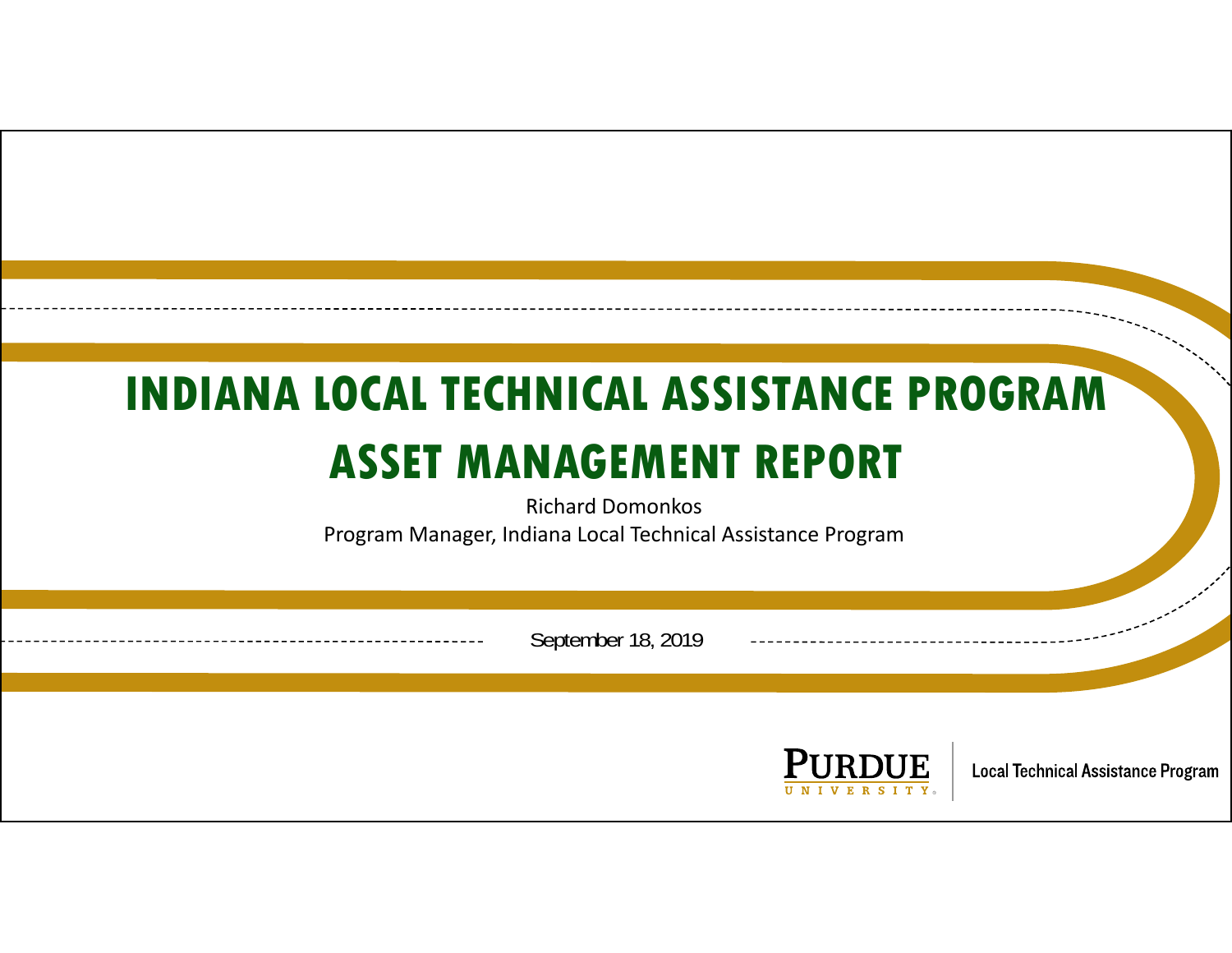

#### **INDIANA LTAP**

- $\bullet$ Training/Workshops/Conferences
- $\bullet$ Road Scholar Program
- •• HELPERS
- •Local Road Research
- $\bullet$ Equipment Loan Program
- •Asset Management

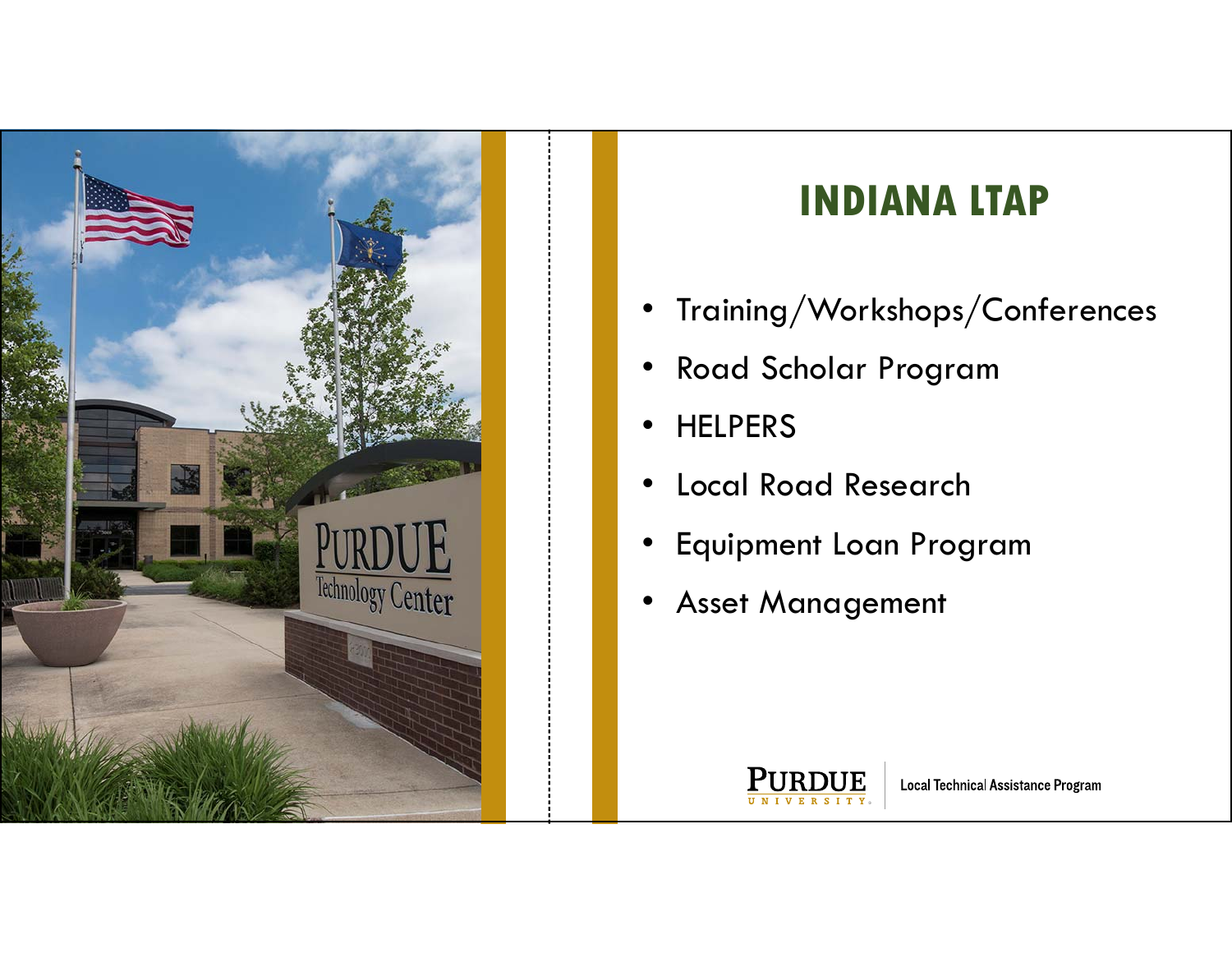

### **KEY STAKEHOLDERS**

- • Cities, Towns Public Works and Street Departments
- •County Highway Departments
- $\bullet$ INDOT
- •FHWA
- $\bullet$ Purdue University
- $\bullet$ Association Partnerships

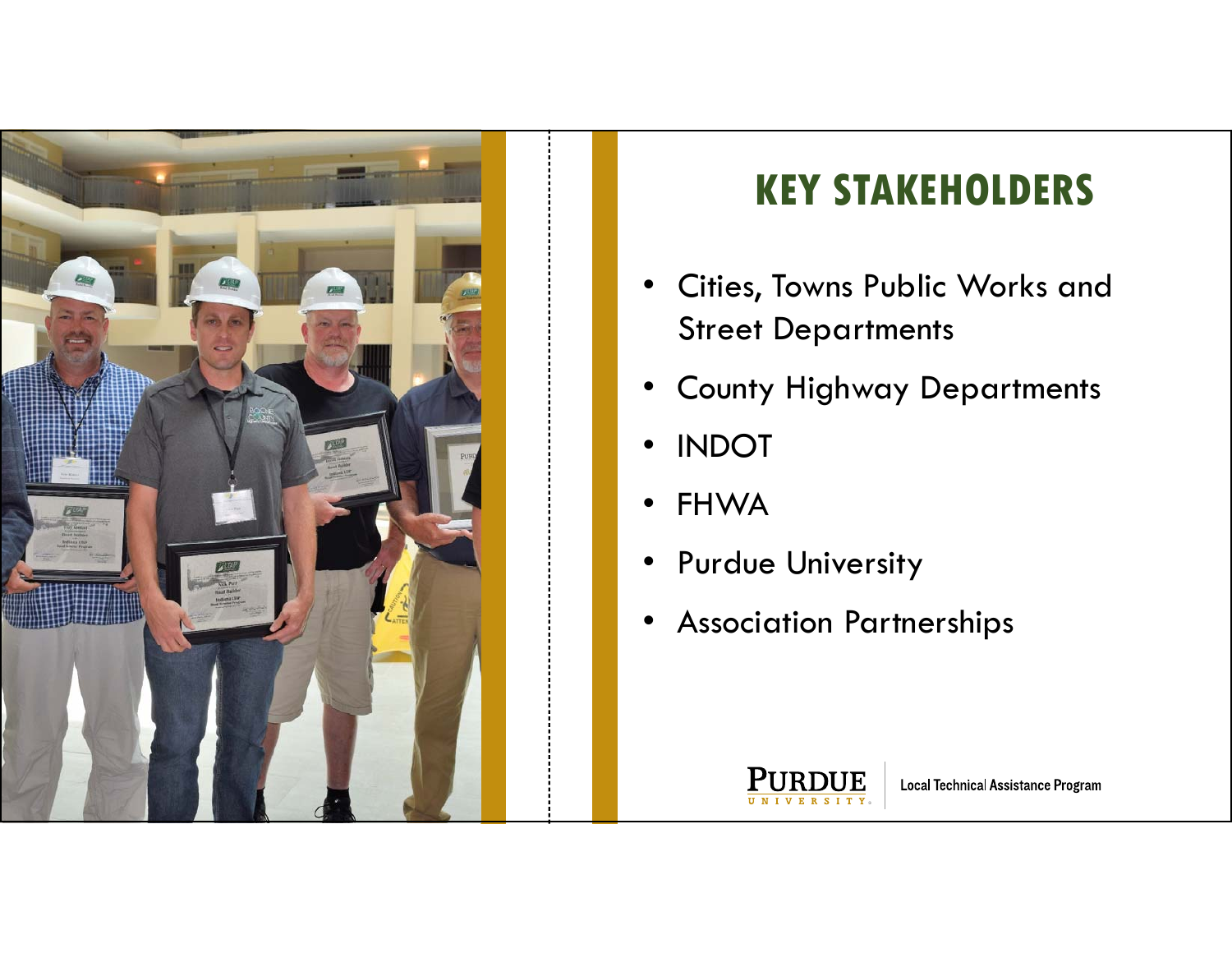# **LOCAL AGENCY ASSET MANAGEMENT**

- PASER Training
	- 2016-578 (14 Workshops, Online Training)
	- 2017-202 (6 Workshops, Online Training)
	- 2018-294 (6 Workshops, Online Training)
	- 2019-328 (6 Workshops, Online Training)
- Asset Management Training
	- 2016-Annual Events, Online Training
	- 2017-Annual Events, Online Training, Road Scholar Core Course  $\#1$
	- 2018-Annual Events, Online Training, Association Partnerships
	- 2019-Annual Events, Online Training, Association Partnerships, Road Scholar Core Course #1

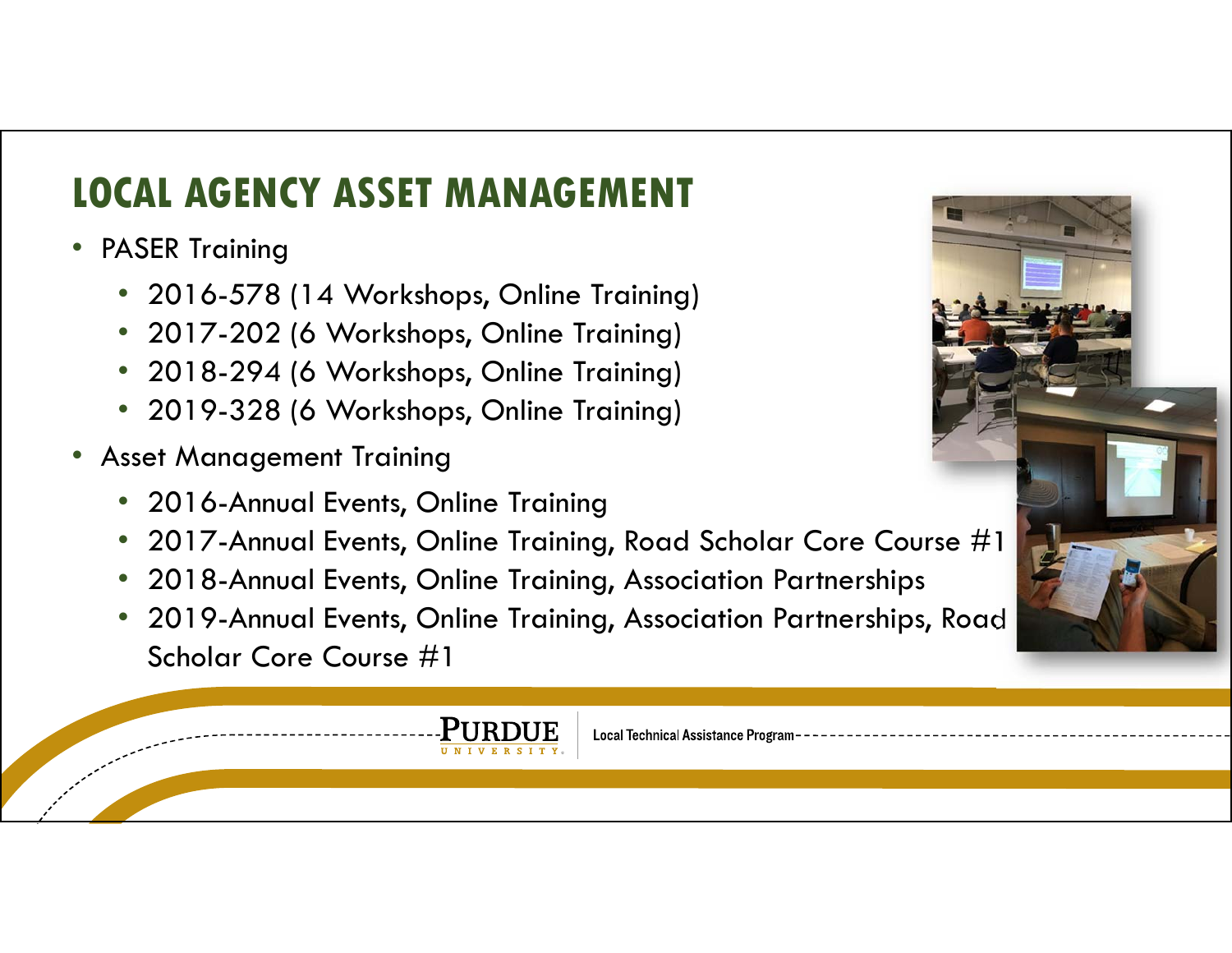# **LOCAL AGENCY ASSET MANAGEMENT**

- Indiana Local Road Condition Report 2016 - 2019
- Indiana Asset Management Guide for Cities, Towns and Counties
- PASER Rating Manuals



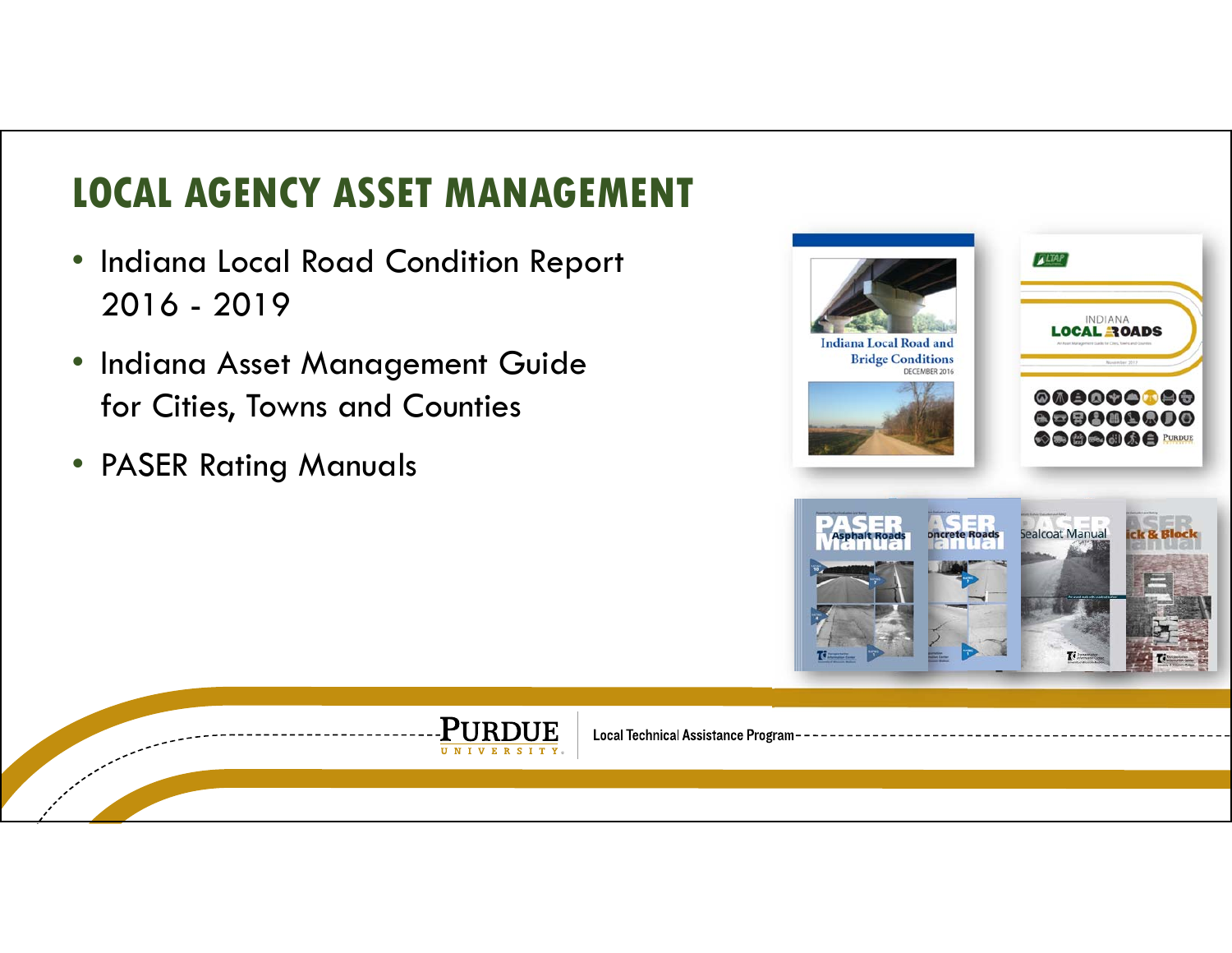#### **DATA MANAGEMENT SYSTEM**

- *IC 8-14-3-3* Appropriation-Statewide Asset Management Data Base
- Launch January 2019 *(CCMGF Call for Projects)*
- • Repository For Statewide Asset Management Data
	- Asset Management Template
	- Pavement Condition
	- Five-year Plan

Annual Operations Report to State Board of Accounts

- Upload Feature Within Data Management System
- •Reports Construction, Reconstruction and Preservation Activities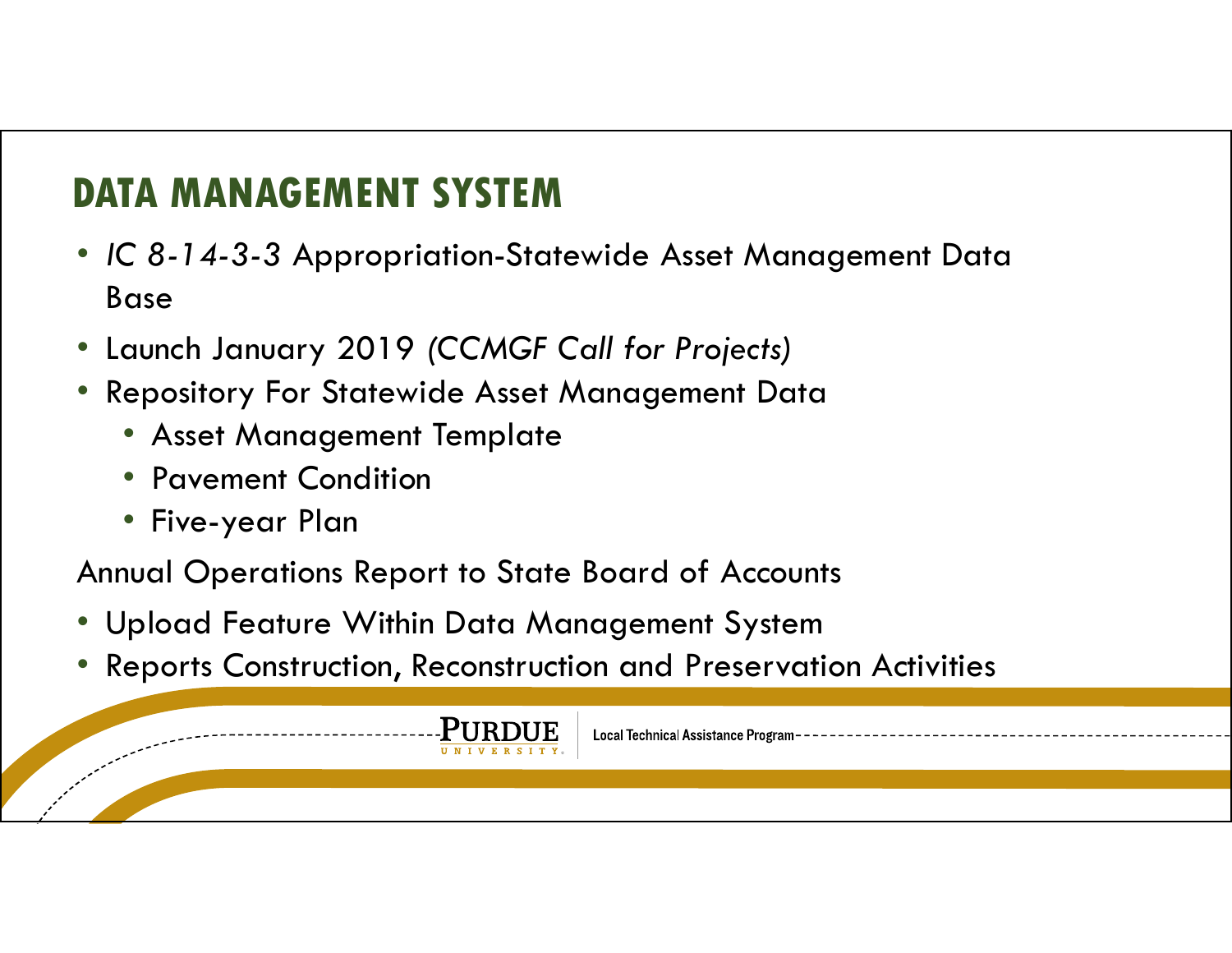#### **DATA MANAGEMENT SYSTEM**

Asset Management Plan Submission 2016-2019

- •Counties: 92/92
- •Cities: 120/120
- •Towns: 347/443



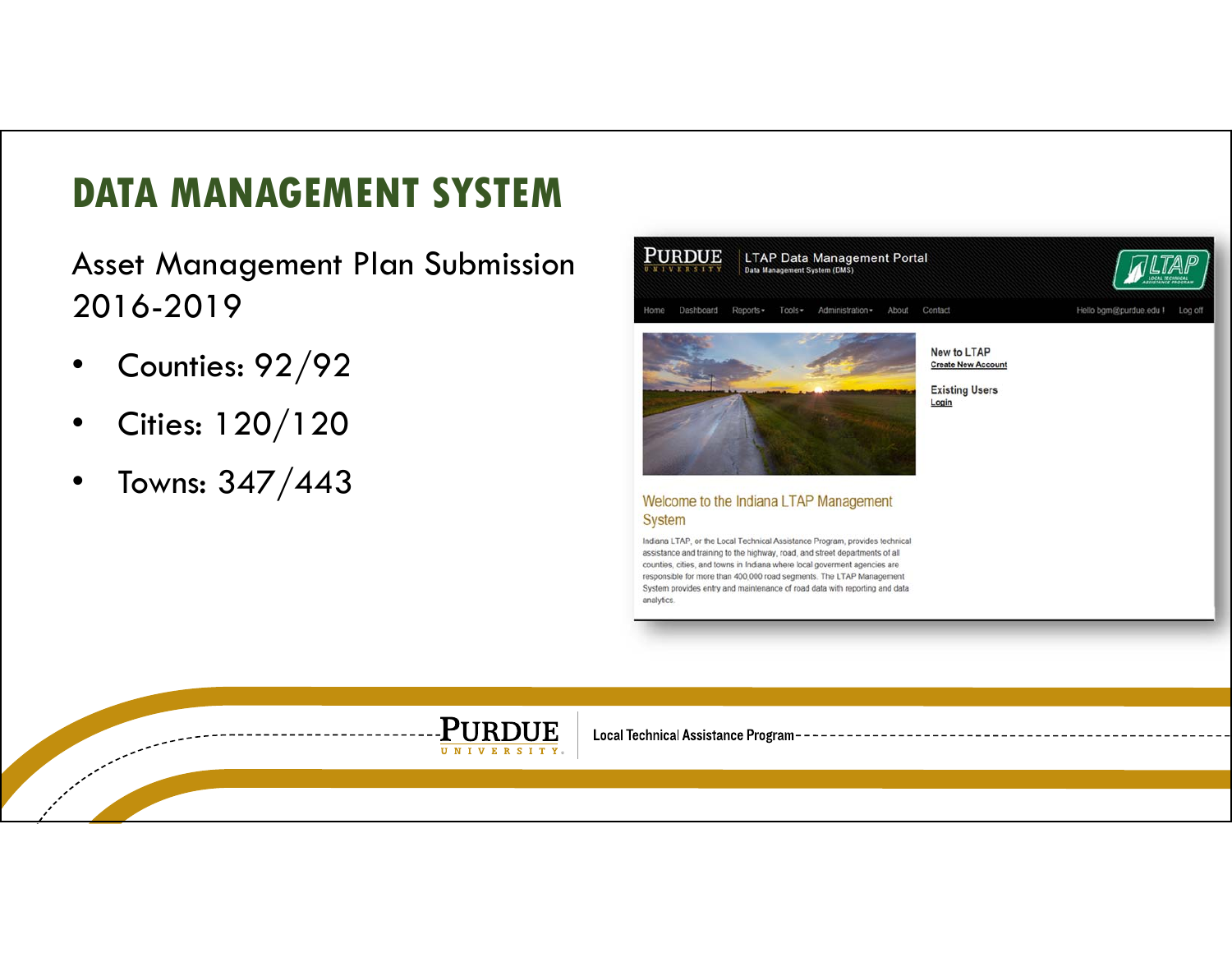#### **DATA MANAGEMENT SYSTEM**

2019 Annual Operations Reports

- •Counties: 92/92
- •Municipalities: 56/56



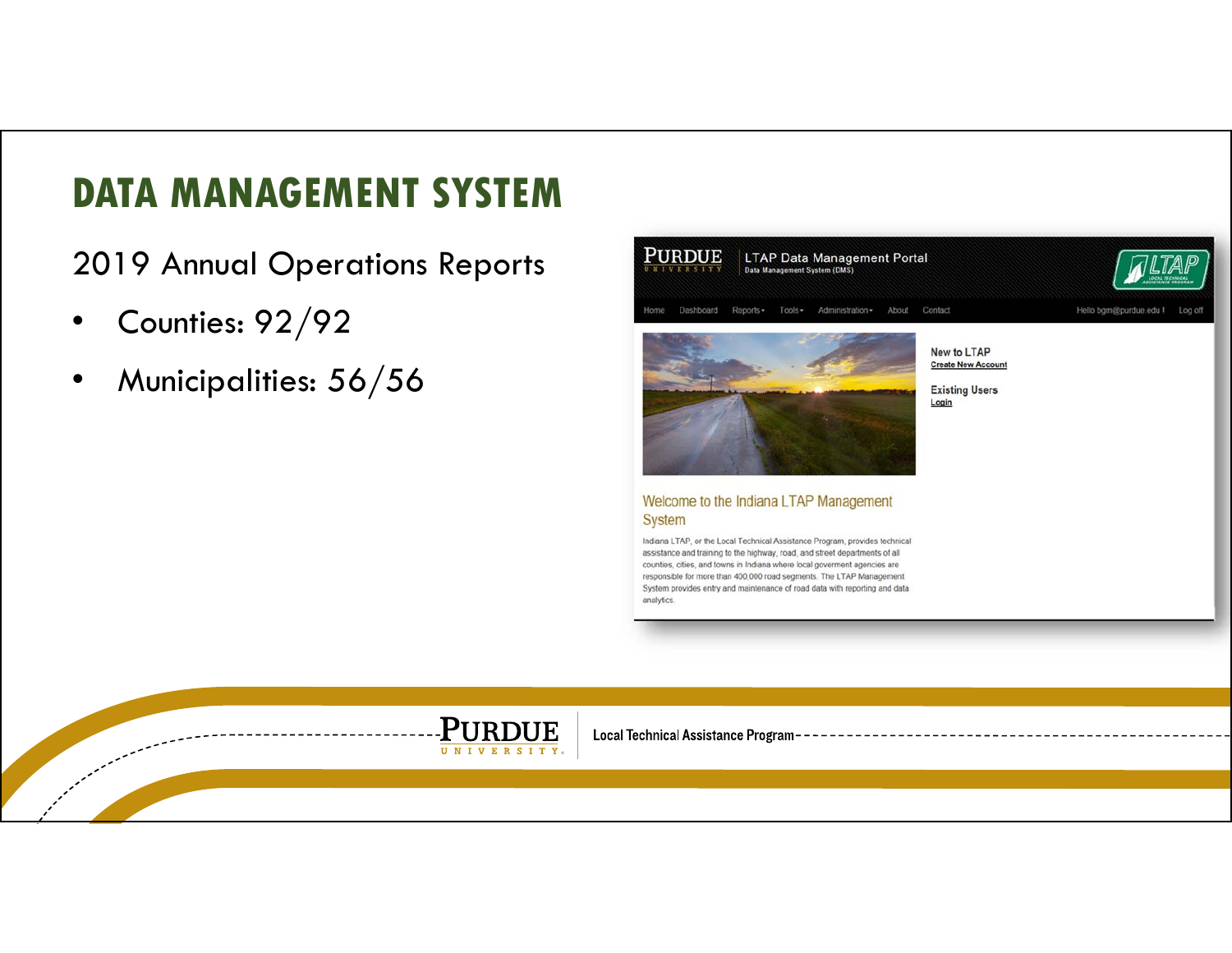#### **ANNUAL OPERATIONS REPORT**

| Section 3 - Detail of<br><b>Disbursements</b>     | <b>Motor Vehicle</b><br>Highway | Local Road &<br><b>Street</b> | <b>Cumulative</b><br>Bridge | <b>Total Other</b><br><b>Funds</b> | <b>Total All Funds</b>                                                  | ark Impact<br>2041                           | <b>Road Impact</b><br>(264) | <b>Eastside TIF</b><br>(301) | Eagletown<br>(309) | Eagletown TIF<br>(325) | <b>Utility</b><br>Proceeds<br>(651/432) | <b>Stormwater</b><br>(900) | General (101)                            | <b>MPO</b> Intersec<br><b>Lighting Grant</b><br>(586) | <b>MPO</b> Intersec<br><b>Sight Dist</b><br><b>Improv Grant</b><br>(587) | <b>MPO 186th and LOIT Special</b><br><b>Springmill</b><br>Grant (597) | <b>Distribution</b><br>(257) | nsert Other<br>und) |
|---------------------------------------------------|---------------------------------|-------------------------------|-----------------------------|------------------------------------|-------------------------------------------------------------------------|----------------------------------------------|-----------------------------|------------------------------|--------------------|------------------------|-----------------------------------------|----------------------------|------------------------------------------|-------------------------------------------------------|--------------------------------------------------------------------------|-----------------------------------------------------------------------|------------------------------|---------------------|
| <b>Disbursements</b>                              |                                 |                               |                             |                                    |                                                                         |                                              |                             |                              |                    |                        |                                         |                            |                                          |                                                       |                                                                          |                                                                       |                              |                     |
| General Administration & Unallocated              |                                 |                               |                             |                                    |                                                                         |                                              |                             |                              |                    |                        |                                         |                            |                                          |                                                       |                                                                          |                                                                       |                              |                     |
| Personal Services                                 |                                 |                               |                             | \$357,686.01                       | \$357,686.01                                                            |                                              |                             |                              |                    |                        |                                         | \$136,731.50               | \$220,954.51                             |                                                       |                                                                          |                                                                       |                              |                     |
| Supplies                                          | \$42,280.40                     |                               |                             | \$62,808.96                        | \$105,089.36                                                            |                                              |                             |                              |                    |                        |                                         | \$339.38                   | \$62,469.58                              |                                                       |                                                                          |                                                                       |                              |                     |
| Other Services and Charges                        | \$188,189.0                     | \$21,995.00                   |                             | \$226,381.09                       | \$436,565.09                                                            |                                              |                             |                              |                    |                        |                                         |                            | \$202,501.47                             |                                                       | \$23,879.62                                                              |                                                                       |                              |                     |
| Capital Outlay                                    |                                 |                               |                             | \$113,928.58                       | \$113,928.58                                                            |                                              |                             |                              |                    |                        |                                         |                            |                                          |                                                       | \$113,928.58                                                             |                                                                       |                              |                     |
| Total General Administration & Unallocated        | \$230,469.40                    | \$21,995.00                   | \$0.00                      | \$760,804.64                       | \$1,013,269.04                                                          | \$0.00                                       | \$0.00                      | \$0.00                       | \$0.00             | \$0.00                 | \$0.00                                  | \$137,070.88               | \$485,925.56                             |                                                       | \$0.00 \$137,808.20                                                      | \$0.00                                                                | \$0.00                       | \$0.00              |
| Construction, Reconstruction & Preservation       |                                 |                               |                             |                                    |                                                                         |                                              |                             |                              |                    |                        |                                         |                            |                                          |                                                       |                                                                          |                                                                       |                              |                     |
| <b>Personal Services</b>                          |                                 |                               |                             | \$1,137,104.16                     | \$1,137,104.16                                                          |                                              |                             |                              |                    |                        |                                         | \$618,636.23               | \$518,467.93                             |                                                       |                                                                          |                                                                       |                              |                     |
| Supplies                                          | \$310,262.24                    | \$229,006.31                  |                             | \$2,753,544.81                     | \$3,292,813.36                                                          | \$866,450.91                                 | \$213,774.57                |                              |                    | \$632,084.57           |                                         | \$40,969.76                | \$265.00                                 |                                                       |                                                                          |                                                                       | \$1,000,000.00               |                     |
| Other Services and Charges                        | \$1,252,039.8                   | \$440,998.69                  |                             | \$2,286,155.08                     | \$3,979,193.57                                                          | \$18,415.25                                  | \$1,149,748.64              |                              |                    | \$30,440.50            | \$892,861.53                            |                            | \$12,986.00                              | \$28,405.8                                            |                                                                          | \$153,297.36                                                          |                              |                     |
| Capital Outlay                                    | \$144,633.0                     |                               |                             | \$317,545.96                       | \$462,178.98                                                            | \$273,895.02                                 | \$43,650.94                 |                              |                    |                        |                                         |                            |                                          |                                                       |                                                                          |                                                                       |                              |                     |
| Total Construction, Reconstruction & Preservation | \$1,706,935.06                  | \$670,005.00                  | \$0.00                      | \$6,494,350.01                     |                                                                         | \$8,871,290.07 \$1,158,761.18 \$1,407,174.15 |                             | \$0.00                       | \$0.00             | \$662,525.07           | \$892.861.53                            | \$659,605.99               | \$531,718.93                             | \$28,405.80                                           |                                                                          | \$0.00 \$153,297.36 \$1,000,000,00                                    |                              | \$0.00              |
| Maintenance and Repair                            |                                 |                               |                             |                                    |                                                                         |                                              |                             |                              |                    |                        |                                         |                            |                                          |                                                       |                                                                          |                                                                       |                              |                     |
| <b>Winter Operations</b>                          |                                 |                               |                             |                                    |                                                                         |                                              |                             |                              |                    |                        |                                         |                            |                                          |                                                       |                                                                          |                                                                       |                              |                     |
| Personal Services                                 | \$100,112.64                    |                               |                             | \$97,776.45                        | \$197,889.09                                                            |                                              |                             |                              |                    |                        |                                         |                            | \$97,776.45                              |                                                       |                                                                          |                                                                       |                              |                     |
| Supplies                                          | \$255,681.8                     |                               |                             | \$629.71                           | \$256,311.52                                                            |                                              |                             |                              |                    |                        |                                         |                            | \$629.7                                  |                                                       |                                                                          |                                                                       |                              |                     |
| Other Services and Charges                        |                                 |                               |                             | \$0.00                             | \$0.00                                                                  |                                              |                             |                              |                    |                        |                                         |                            |                                          |                                                       |                                                                          |                                                                       |                              |                     |
| Capital Outlay                                    |                                 |                               |                             | \$0.00                             | \$0.00                                                                  |                                              |                             |                              |                    |                        |                                         |                            |                                          |                                                       |                                                                          |                                                                       |                              |                     |
| <b>Total Winter Operations</b>                    | \$355,794.45                    | \$0.00                        | \$0.00                      | \$98,406.16                        | \$454,200.61                                                            | \$0.00                                       | \$0.00                      | \$0.00                       | \$0.00             | \$0.00                 | \$0.00                                  | \$0.00                     | \$98,406.16                              | \$0.00                                                | \$0.00                                                                   | \$0.00                                                                | \$0.00                       | \$0.00              |
| Other Maintenance and Repair                      |                                 |                               |                             |                                    |                                                                         |                                              |                             |                              |                    |                        |                                         |                            |                                          |                                                       |                                                                          |                                                                       |                              |                     |
| Personal Services                                 | \$184,968.73                    |                               |                             | \$389,213.18                       | \$574,181.91                                                            |                                              |                             |                              |                    |                        |                                         | \$35,510.00                | \$353,703.18                             |                                                       |                                                                          |                                                                       |                              |                     |
| Supplies                                          |                                 |                               |                             | \$506.84                           | \$506.84                                                                |                                              |                             |                              |                    |                        |                                         | \$455.11                   | \$51.73                                  |                                                       |                                                                          |                                                                       |                              |                     |
| Other Services and Charges                        |                                 |                               |                             | \$2,420.50                         | \$2,420.50                                                              |                                              |                             |                              |                    |                        |                                         |                            | \$2,420.50                               |                                                       |                                                                          |                                                                       |                              |                     |
| Capital Outlav                                    |                                 |                               |                             | \$0.00                             | \$0.00                                                                  |                                              |                             |                              |                    |                        |                                         |                            |                                          |                                                       |                                                                          |                                                                       |                              |                     |
| Total Other Maintenance and Repair                | \$184,968.73                    | \$0.00                        | \$0.00                      | \$392.140.52                       | \$577,109.25                                                            | \$0.00                                       | \$0.00                      | \$0.00                       | \$0.00             | \$0.00                 | \$0.00                                  | \$35,965.11                | \$356,175.41                             | \$0.00                                                | \$0.00                                                                   | \$0.00                                                                | \$0.00                       | \$0.00              |
| Total Maintenance and Repair                      | \$540,763.18                    | \$0.00                        | \$0.00                      | \$490,546.68                       | \$1,031,309.86                                                          |                                              |                             |                              |                    |                        |                                         |                            |                                          |                                                       |                                                                          |                                                                       |                              |                     |
| Other Financing Uses                              |                                 |                               |                             |                                    |                                                                         |                                              |                             |                              |                    |                        |                                         |                            |                                          |                                                       |                                                                          |                                                                       |                              |                     |
| Debt Service - Principal                          |                                 |                               |                             | \$613,490.82                       | \$613,490.82                                                            |                                              |                             | \$453,490.82                 | \$160,000.00       |                        |                                         |                            |                                          |                                                       |                                                                          |                                                                       |                              |                     |
| Debt Service - Interest                           |                                 |                               |                             | \$213,725.99                       | \$213,725.99                                                            |                                              |                             | \$19,090.99                  | \$194,635.00       |                        |                                         |                            |                                          |                                                       |                                                                          |                                                                       |                              |                     |
| Interfund Loan Payments                           |                                 |                               |                             | \$0.00                             | \$0.00                                                                  |                                              |                             |                              |                    |                        |                                         |                            |                                          |                                                       |                                                                          |                                                                       |                              |                     |
| Interfund Loans Made                              |                                 |                               |                             | \$0.00                             | \$0.00                                                                  |                                              |                             |                              |                    |                        |                                         |                            |                                          |                                                       |                                                                          |                                                                       |                              |                     |
| <b>Investments Purchased</b>                      |                                 |                               |                             | \$0.00                             | \$0.00                                                                  |                                              |                             |                              |                    |                        |                                         |                            |                                          |                                                       |                                                                          |                                                                       |                              |                     |
| Transfer Out                                      |                                 |                               |                             | \$0.00                             | \$0.00                                                                  |                                              |                             |                              |                    |                        |                                         |                            |                                          |                                                       |                                                                          |                                                                       |                              |                     |
| Other                                             |                                 |                               |                             | \$0.00                             | \$0.00                                                                  |                                              |                             |                              |                    |                        |                                         |                            |                                          |                                                       |                                                                          |                                                                       |                              |                     |
| <b>Total Other Financing Uses</b>                 | \$0.00                          | \$0.00                        | \$0.00                      | \$827,216.81                       | \$827,216.81                                                            | \$0.00                                       | \$0.00                      | \$472,581.81                 | \$354,635.00       | \$0.00                 | \$0.00                                  | \$0.00                     | \$0.00                                   | \$0.00                                                | \$0.00                                                                   | \$0.00                                                                | \$0.00                       | \$0.00              |
| <b>Total Disbursements</b>                        | \$2,478,167.64                  | \$692,000.00                  | \$0.00                      | \$8,572,918.14                     | \$11,743,085.78 \$1,158,761.18 \$1,407,174.15 \$472,581.81 \$354,635.00 |                                              |                             |                              |                    | \$662,525.07           |                                         |                            | \$892,861.53 \$832,641.98 \$1,472,226.06 |                                                       | \$28,405.80 \$137,808.20 \$153,297.36 \$1,000,000.00                     |                                                                       |                              | \$0.00              |

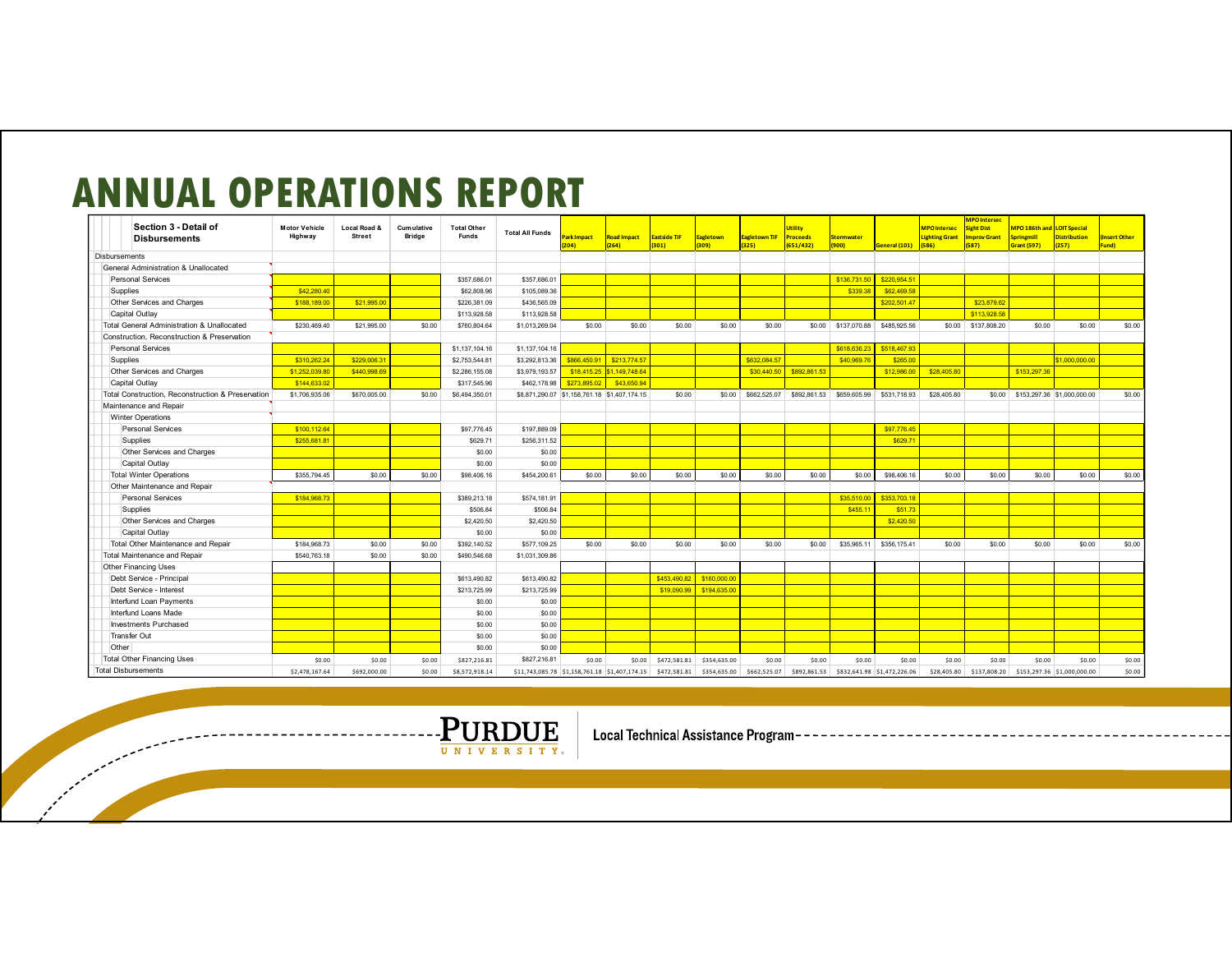#### **COUNTY PAVEMENT CONDITION SUMMARY**



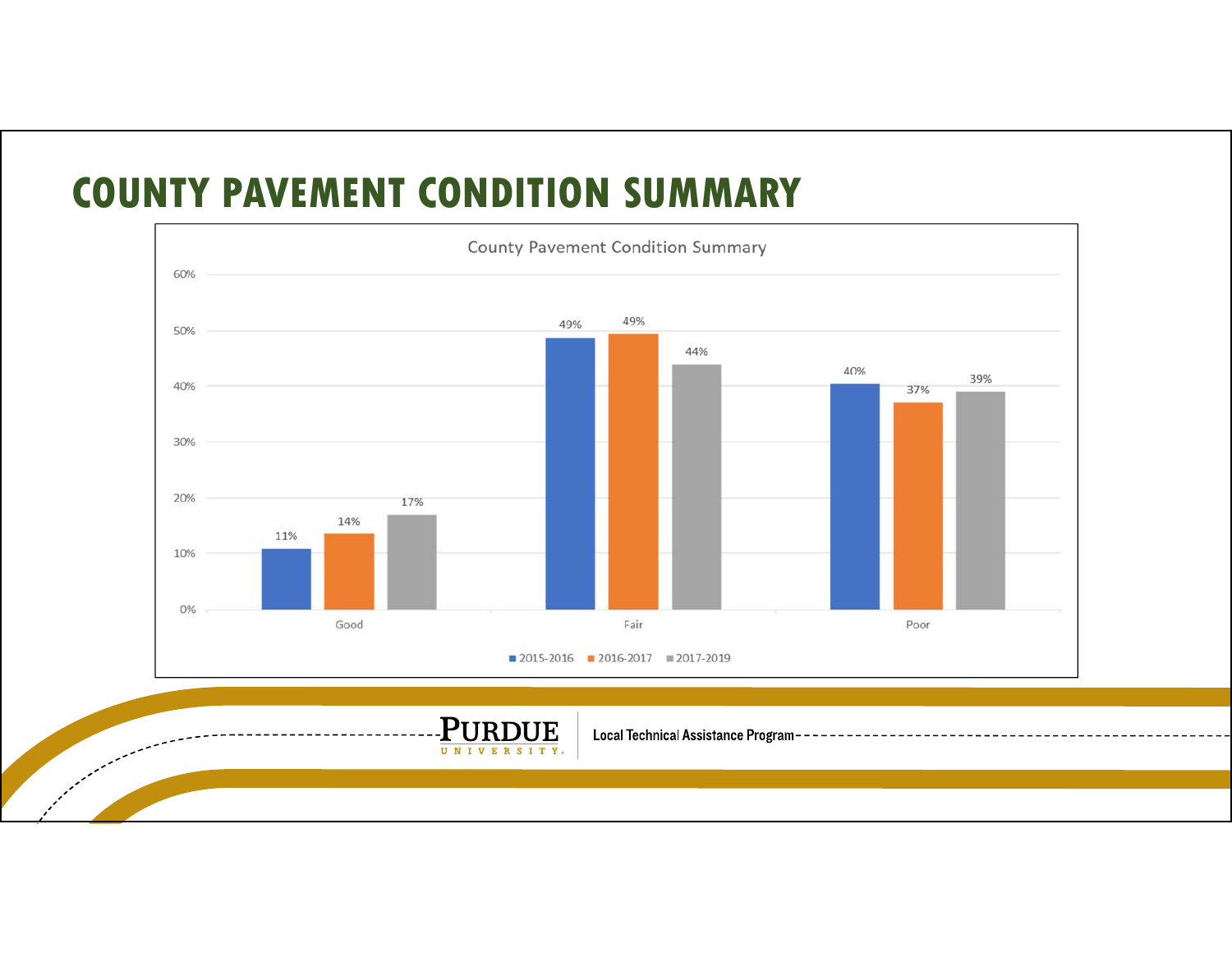#### **CITY PAVEMENT CONDITION SUMMARY**



**PURDUE** UNIVERSITY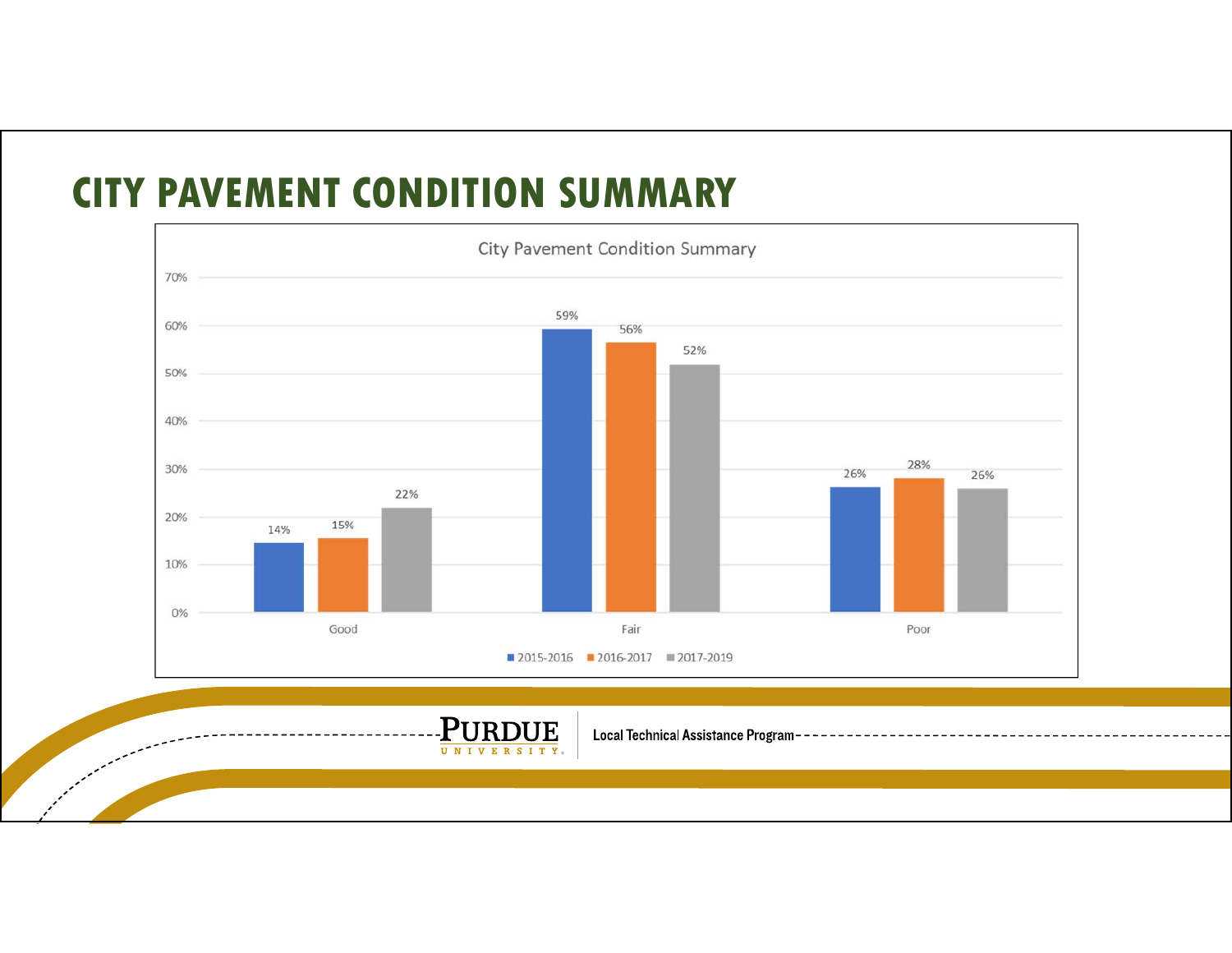#### **TOWN PAVEMENT CONDITION SUMMARY**



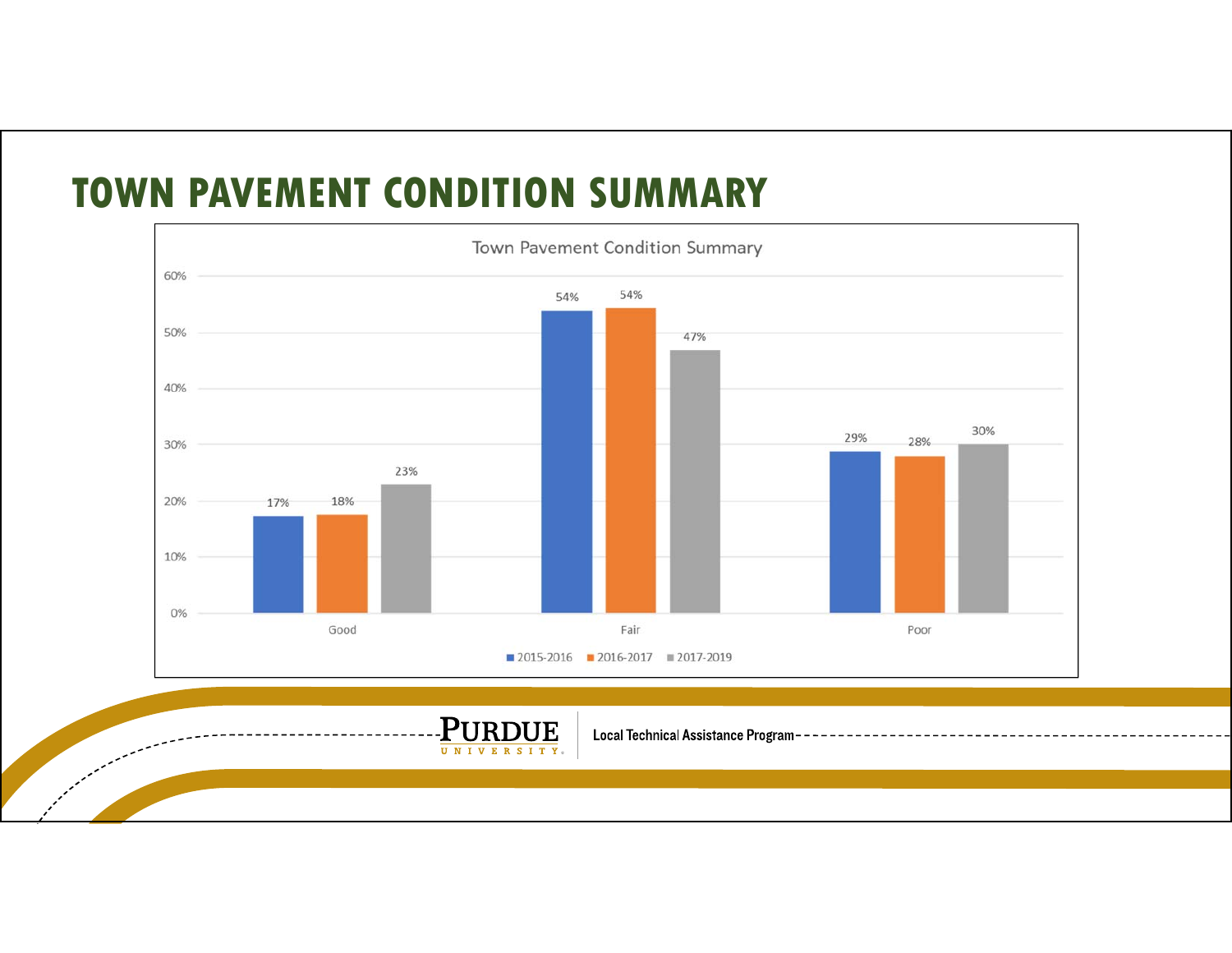